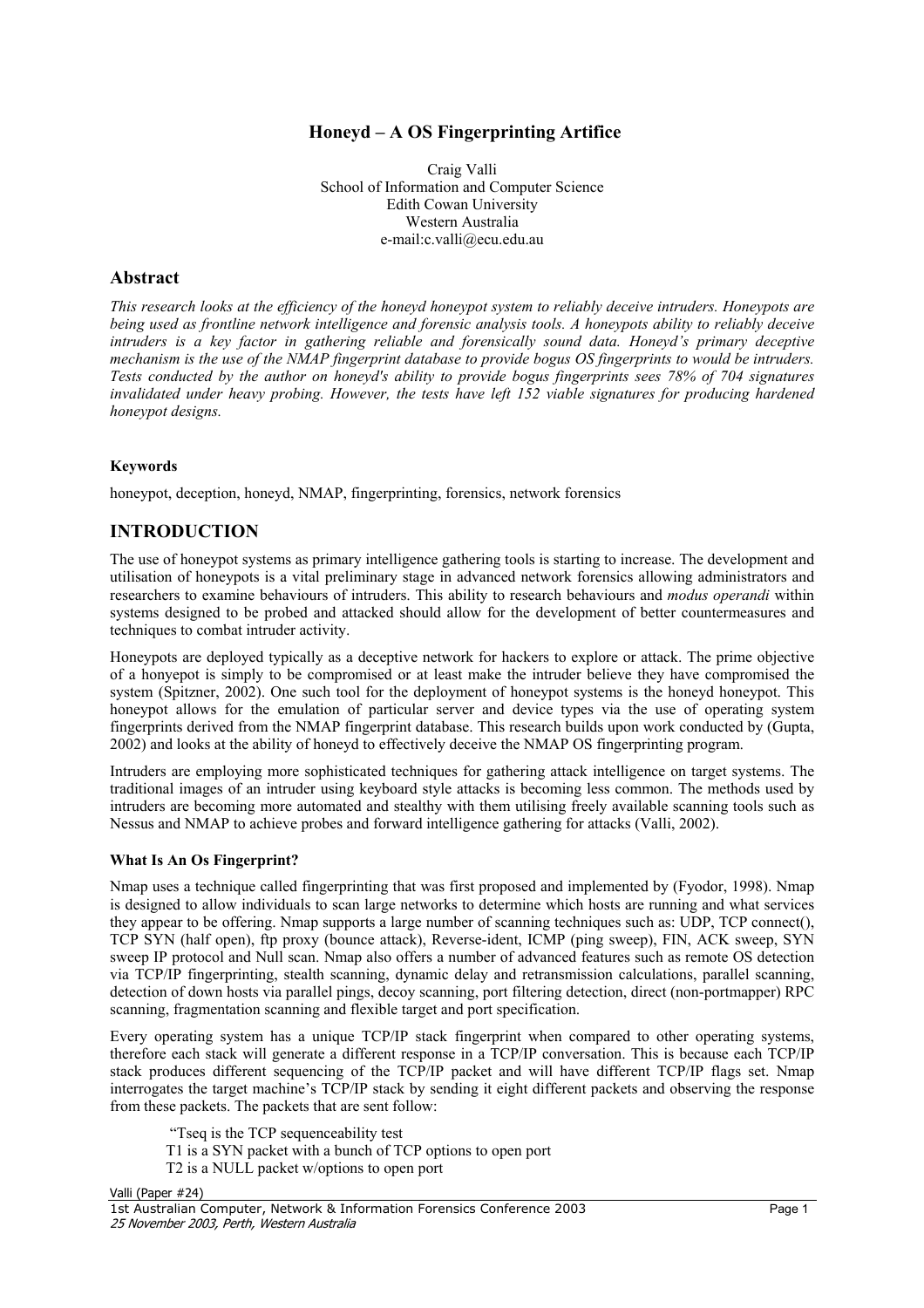T3 is a SYN|FIN|URG|PSH packet w/options to open port T4 is an ACK to open port w/options T5 is a SYN to closed port w/options T6 is an ACK to closed port w/options T7 is a FIN|PSH|URG to a closed port w/options PU is a UDP packet to a closed port" (Fyodor, 1998)

This test is specifically crafted to put the target machine in a position where there is a high probability that two things will occur. Firstly, that the target operating system's TCP/IP stack will respond uniquely in comparison to another operating system's TCP/IP stack and that the target operating system's TCP/IP stack will respond in a consistent manner.

The granularity achievable for this type of test is reasonably high, as an example here are 2 fingerprints both from NT4 machines that are taken from the NMAP fingerprint database. They show NMAP's ability to even discriminate between varying Service Pack Levels of the underlying operating system.

**Fingerprint Windows NT 4 SP3**  TSeq(Class=TD|RI%gcd=<18%SI=<2A00DA&>6B73) T1(DF=Y%W=7FFF|2017%ACK=S++%Flags=AS%Ops=M|MNWNNT) T2(Resp=Y%DF=N%W=0%ACK=S%Flags=AR%Ops=) T3(Resp=Y%DF=Y%W=7FFF|2017%ACK=S++|O%Flags=AS|A%Ops=M|NNT) T4(DF=N%W=0%ACK=O|S%Flags=R%Ops=)  $T5(DF=N\%W=0\%ACK=S++\%Flag=AR\%Ops=)$ T6(DF=N%W=0%ACK=O|S++%Flags=R%Ops=)  $T7(DF=N\%W=0\%ACK=S++\%Flags=AR\%Ops=)$ PU(TOS=0%IPLEN=38%RIPTL=148%RID=E%RIPCK=E%UCK=E%ULEN=134%DAT=E)

**Fingerprint Windows NT 4.0 SP 6a + hotfixes**  TSeq(Class=RI%gcd=<6%SI=<40132&>290%IPID=BI|RPI%TS=U) T1(DF=Y%W=2017%ACK=S++%Flags=AS%Ops=M) T2(Resp=Y%DF=N%W=0%ACK=S%Flags=AR%Ops=) T3(Resp=Y%DF=Y%W=2017%ACK=S++%Flags=AS%Ops=M) T4(DF=N%W=0%ACK=O%Flags=R%Ops=) T5(DF=N%W=C00|800%ACK=S++%Flags=AR%Ops=WNMETL) T6(DF=N%W=0%ACK=O%Flags=R%Ops=WNMETL) T7(DF=N%W=0%ACK=O%Flags=R%Ops=WNMETL) PU(Resp=N|Y)

NMAP also produces a port scan of available ports/services that are running on the victim device. This combined intelligence allows an attacker to quickly narrow the choices of effective attack type dependent upon the information that NMAP reports back. This forward intelligence gives an attacker several key advantages with regards to stealth. Firstly, the intruder can use fewer exploits or probes against the system as they possess a reasonable supposal of the installed operating system. Secondly, as a result of having knowledge of the operating system and by using fewer attacks the intruder may reduce the probability of detection by defensive systems such as intrusion detection systems or log file reporting systems.

# **METHODOLOGY**

A Red Hat 7.3 server had the honeyd daemon installed upon it. The honeyd configuration was then populated with all of the OS fingerprints found in the *nmap.fingerprint* file. The NMAP fingerprint file used contained 704 unique OS fingerprints and each fingerprint was configured with a unique IP number. This allowed for all fingerprints to be uniquely identified making subsequent analysis and cross-referencing easier to achieve.

The honeyd configurations were probed using the NMAP fingerprinting program. There was an attempt to fingerprint each configured host using NMAP's six main modes. Each mode made three passes over the honeyd network to ensure consistency. The six main scan modes of NMAP used in this research are outlined below.

### **-sS TCP SYN scan**

This technique is often referred to as "half-open" scanning as it does not open a full TCP connection. A SYN packet is sent to the victim device by the intruder as if it is going to open a real connection and waits for response. A SYN|ACK indicates that the port is listening. As RST is indicative of a non-listening port. If a SYN ACK is received from the victim a RST is sent by the intruder to close the connection. The primary advantage of this scanning technique is that fewer sites will log it.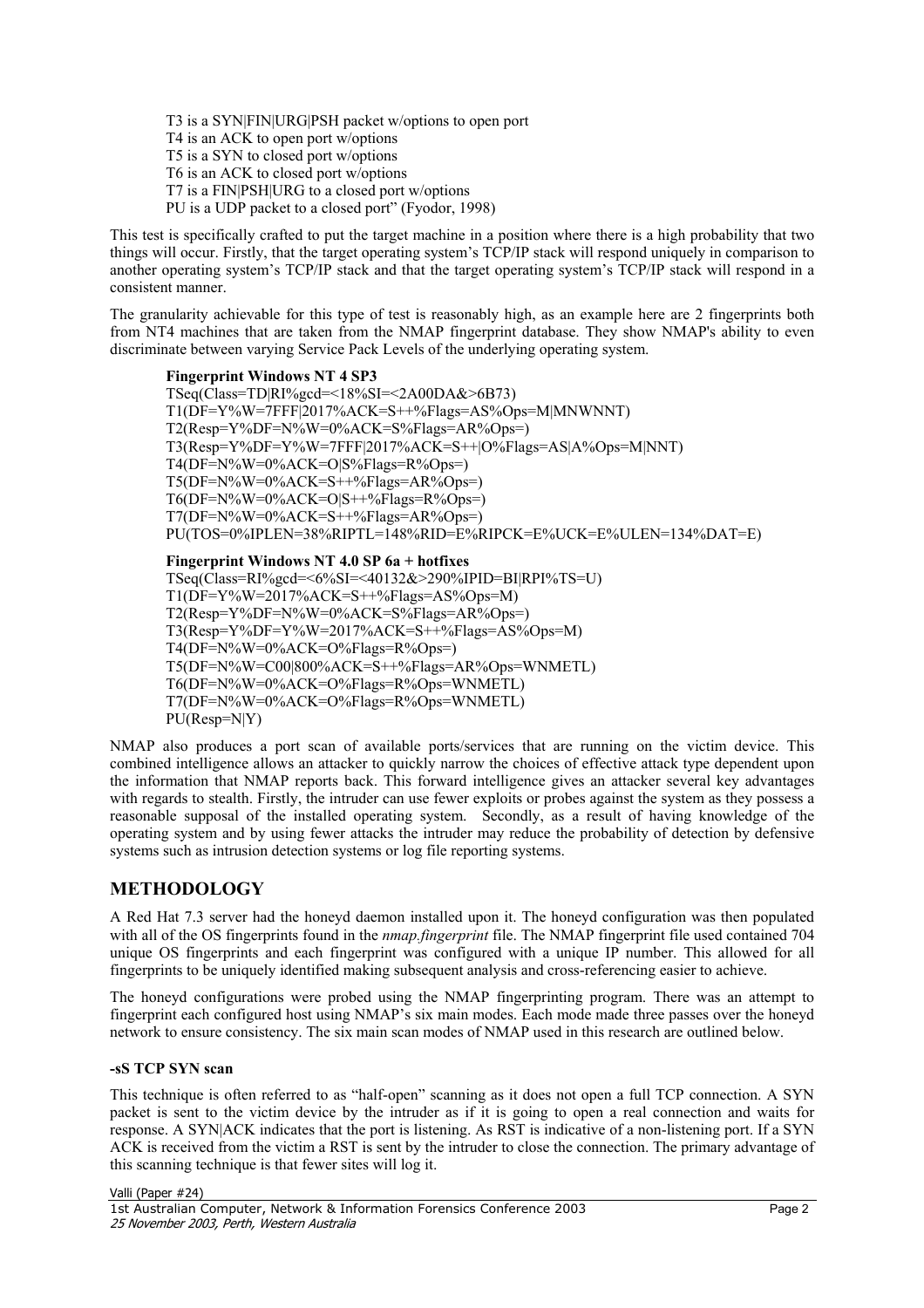#### **-sT TCP connect() scan**

This is the most basic form of TCP scanning. The connect() system call provided by your operating system is used to open a connection to every interesting port on the machine. If the port is listening, connect() will succeed, otherwise the port isn't reachable.

#### **-sF -sX –sN Stealth FIN, Xmas Tree, or Null scan modes**

The idea is that closed ports are required to reply to your probe packet with an RST, while open ports must ignore the packets in question. The FIN scan uses a bare (surprise) FIN packet as the probe, while the Xmas tree scan turns on the FIN, URG, and PUSH flags. The Null scan turns off all flags. If a -sF,-sX,or -sN scan shows all ports closed, yet a SYN (-sS) scan shows ports being opened, you are probably looking at a Windows box due to inconsistencies in Microsoft TCP/IP implementation. There are also a few other systems that are broken in the same way as Windows and they include Cisco, BSDI, HP/UX, MVS, and IRIX. All of the above send resets from the open ports when they should just drop the packet.

#### **-sU UDP scans**

This method is to send 0 byte UDP packets to each port on the target machine to determine which UDP ports are open on a host. If an ICMP port unreachable message is received, then the port is closed, otherwise NMAP assumes it is open.

The other NMAP command line switches used to scan the honeyd network were

#### **-PO Don't Ping**

NMAP does not ping hosts at all before scanning them which is a technique used by hackers to enumerate networks. This allows for the scanning of networks that don't allow ICMP echo requests (or responses) through their firewall or have devices/machines that block ICMP traffic.

#### **-O OS Fingerprint**

This option activates remote host identification via TCP/IP fingerprinting. It gathers information by probing the OS TCP/IP stack with specially formulated probes. The information gleaned from these probes generates a fingerprint that is then compared with the database of known OS fingerprints (the *Nmap.prints* file).

The –O option also enables several other tests. One is the "Uptime" measurement, which uses the TCP timestamp option to guess when a machine was last rebooted. This is only reported for machines, which provide this information.

The resulting NMAP log files were then edited into comma separated values for importation into various analysis tools. Table 1 shows the NMAP output, a descritpion what this means and the value that was encoded as a replacement for analysis. The outputs were imported into Excel and also into Notebook Analyst for analysis. This allowed the author to perform basic statistical analysis and also to use Notebook Analyst for pattern mathcing and grouping of outputs.

| <b>NMAP Output</b>                  | <b>Meaning</b>                                                                                                                                                                                                           | <b>Encoded</b> |
|-------------------------------------|--------------------------------------------------------------------------------------------------------------------------------------------------------------------------------------------------------------------------|----------------|
| Remote operating system guess       | This typically indicated a singular operating<br>system e.g. AIX Version 4.3                                                                                                                                             | <b>OS</b>      |
| Remote OS guesses                   | This<br>indicated multiple operating<br>system MOS<br>possibilities and listed them e.g<br>Allied Telesyn AT-3726 Ethernet Switch:<br>2.1cycleA, Cisco Catalyst 1900 switch or Netopia<br>DSL/ISDN router or Bay 350-450 |                |
| No exact OS matches for host        | NMAP reliably tested and was unable to create a NOS<br>match. It also displayed the resulting fingerprint<br>that was discovered.                                                                                        |                |
| non-ideal)                          | No OS matches for host (test conditions   Due to the test conditions NMAP was unable to   NOSNI<br>ascertain the hosts operating system                                                                                  |                |
| for me to give an accurate OS guess | Too many fingerprints match this host NMAP reliably tested and was unable to narrow<br>choices                                                                                                                           | <b>MFP</b>     |

Valli (Paper #24)

1st Australian Computer, Network & Information Forensics Conference 2003 Page 3 25 November 2003, Perth, Western Australia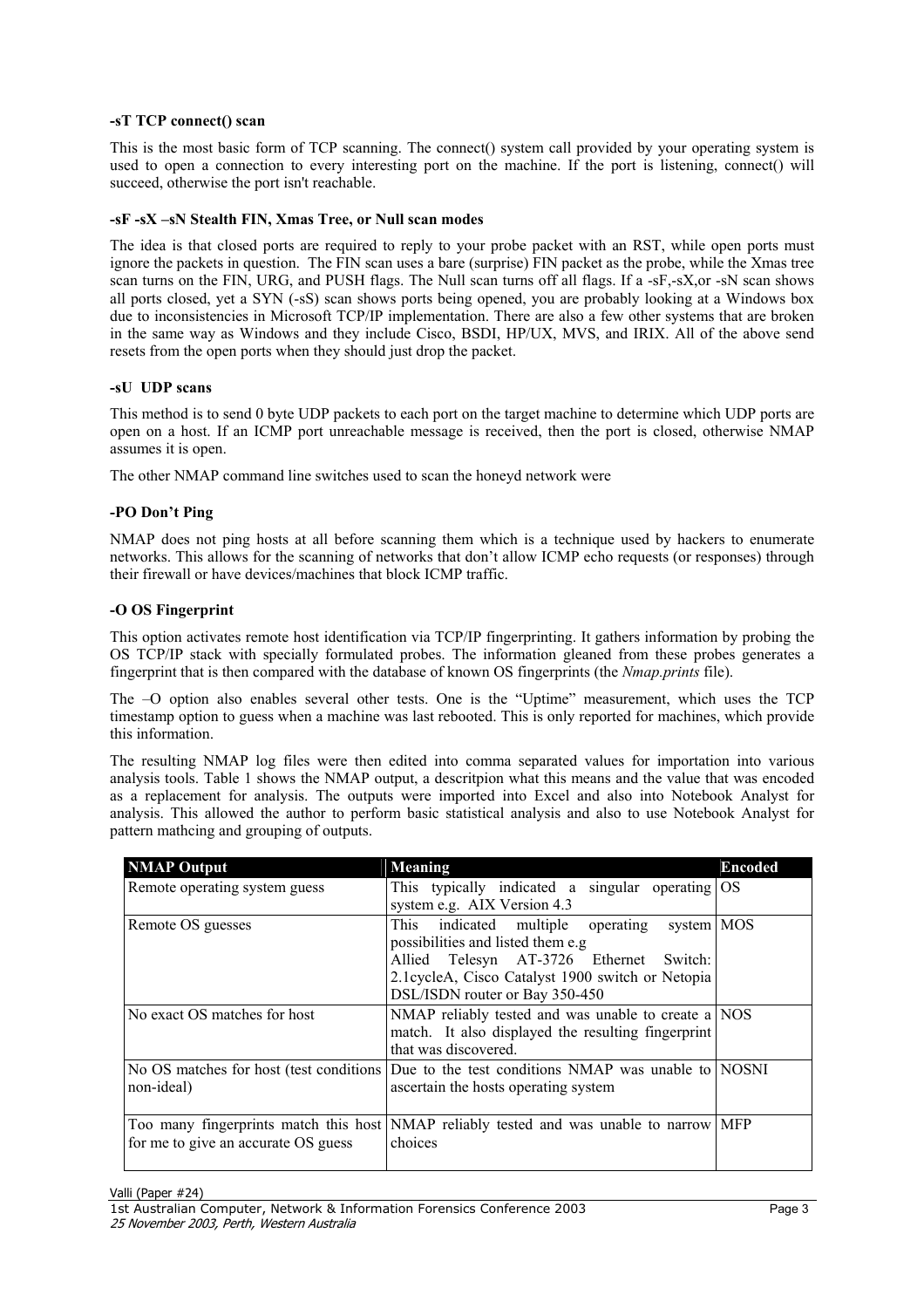#### *Table 1: NMAP outputs*

The results from the probes on the bogus configured hosts are in Figure 1. The results are based on the OS signature results returned by NMAP. This figure shows the number of Fingerprints reliably identified for bogus honeyd hosts tested, that is the initial configured bogus host fingerprint returned a result as OS or was found in a MOS (as per encoding schema Table 1). Hence, six fingerprints means all six probe types reported a "correct" signature back to the NMAP scanner.



*Figure 1: Fingerprint signature detection by host*

It would be fair to take the premise that the faked host signatures must validate across all six major NMAP scan types to deceive a hacker. Based on this premise 78% of the fingerprints responses from the honeyd proved ineffective when subjected to NMAP scans, that is, they scored less than 6 fingerprints per host. This apparent lack of reliability in fingerprint recognition would restrict the design possibilities for a truly hardened honeynet. This lowered ability to effectively deceive an intruder would seem contrary to good honeypot design criteria.

However, keeping this in perspective it means that there are 22% or 152 signatures that will under high levels of probing by an intruder reliably present bogus OS signatures to the NMAP fingerprinting tool.

These 152 signatures were further classified into generic device categories as displayed in Table 2.

| <b>Generic Device/Type</b> | Count |
|----------------------------|-------|
| Computer OS                |       |
| Hubs/Switches              | 10    |
| Printers                   | 13    |
| Routers/Terminal Servers   | 51    |
| Servers                    | 56    |
| Telephones                 |       |

*Table 2: Compostion of reliably fingerprinted devices* 

The composition of devices in Table 2 allows for a sufficently rich selection of devices from which to design a deceptive honeypot. This should allow for the production of a high quality honeynet that will provide deceptive OS signatures to a would be attacker. This allows the honeypot administrator to produce a credible hardened layer of deception or digital armor with the honeyd honeypot.

This digital armor allows for the seamless passing of the intruder through their forward intelligence phase of pinging hosts and attempted fingerprints into the next level of activity which is to the probe or attack the service/server layers in the honeypot. The intruder for all intents and purposes would believe that they are